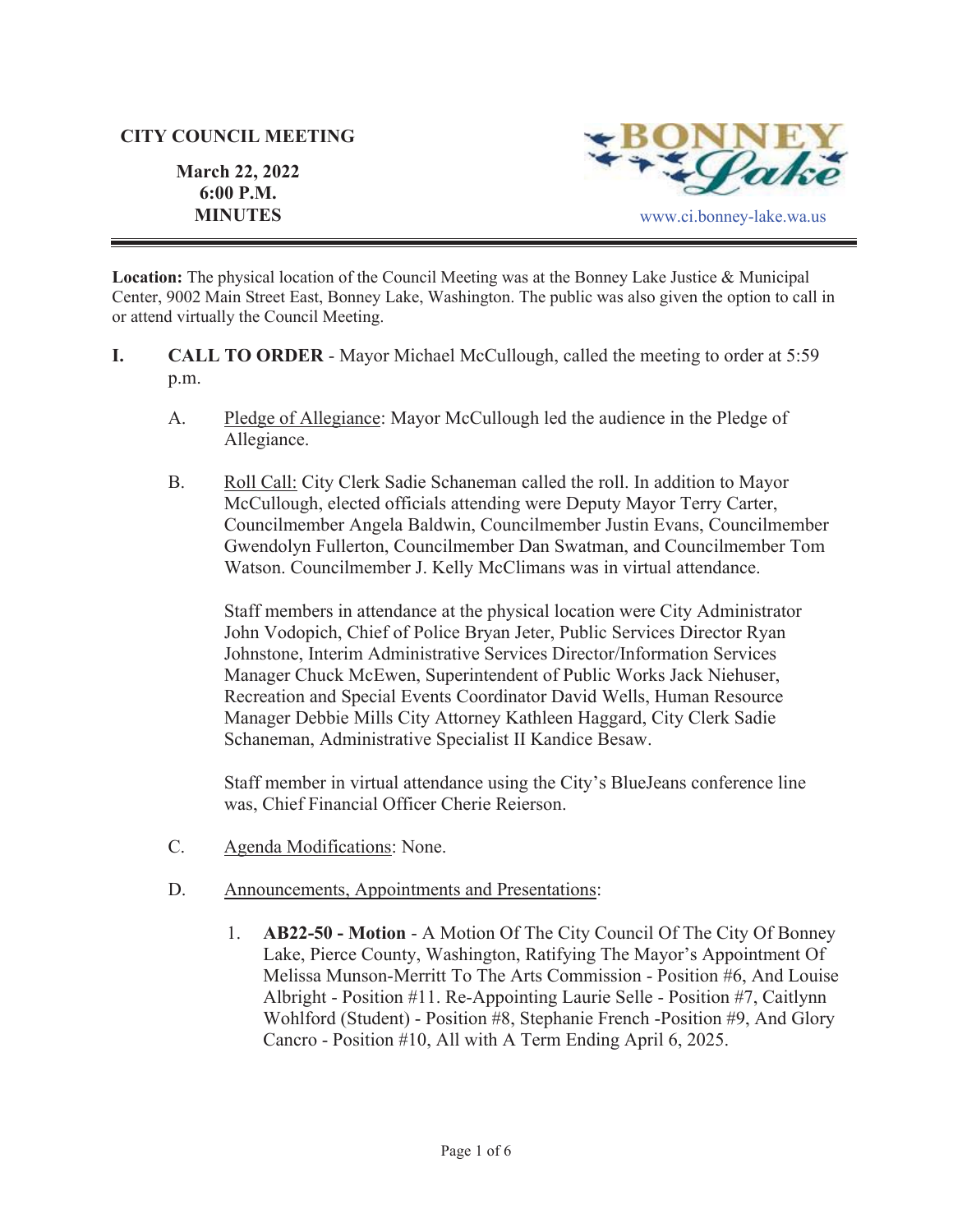### **Councilmember Watson moved to approve the motion. Deputy Mayor Carter seconded the motion.**

### **Motion approved**  $7 - 0$ **.**

2. **Presentation:** Arts Commission Year End & Project Proposals - Glory Cancro.

Arts Commissioner Chair Glory Cancro reported on the highlights of the Arts Commission's activities in 2021. Activity highlights included the duck flock project, Beautify Bonney Lake, glass panel install, painting trash receptacles, support of local artists, and vinyl wrapping utility boxes.

Mayor McCullough inquired where the trash receptacles were located. Glory Cancro responded saying that they are placed all over the city and rotated out.

3. **Presentation:** Emergency Management Presentation - Ryan Johnstone and City of Puyallup Emergency Management Manager and EPIC lead Director Kirstin Hoffman.

Public Services Director Ryan Johnstone presented to Council a PowerPoint on Emergency Management. He discussed what EPIC (East Pierce Interlocal Collation) is, what the EPIC team have been working on, shared that there will be a full-scale drill on 4/29/2022, the EPIC dashboard, and the CodeRed app.

Councilmembers asked questions, made suggestions, and thanked everyone for the hard work they have been putting in on this project. Public Services Director Ryan Johnstone and EPIC Lead Director Kirstin Hoffman answered the Councilmembers questions and will keep them updated as they continue with the project.

# **II. PUBLIC HEARINGS, CITIZEN COMMENTS & CORRESPONDENCE:**

- A. Public Hearings: None.
- B. Citizen Comments:

Dan Decker, 201 70th St E, Bonney Lake, discussed how fluoride is a neurotoxin cesspool.

C. Correspondence: None.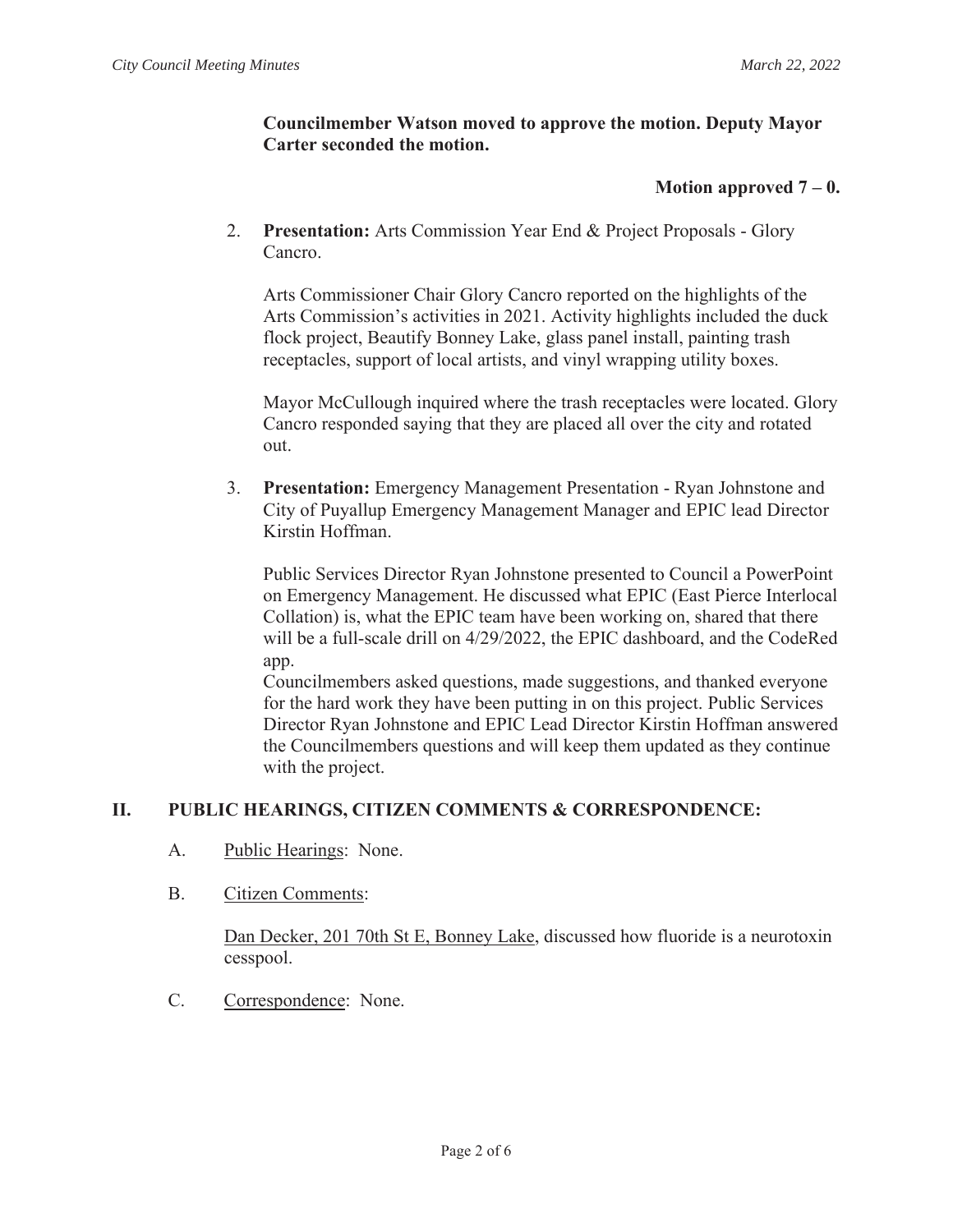### **III. COUNCIL COMMITTEE REPORTS:**

- A. Finance Committee: Deputy Mayor Carter reported the Finance Committee met in person and virtually today at 5:00 p.m. The Committee went thru personnel updates, spoke about the upcoming Police awards on the  $31<sup>st</sup>$ , forwarded AB22-51 to tonight's consent agenda and AB22-37 to a future meeting and had an open discussion on the Senior Center lunch delivery program.
- B. Community Development Committee: Councilmember Swatman reported the Community Development Committee met in person and virtually on March 5, 2022, 5:00 p.m. The Committee forwarded AB22-42, AB22-28, AB22-48 and AB22-39 to tonight's Consent Agenda, approved meeting minutes, had open discussion at a proposal.
- C. Public Safety Committee: Councilmember Evans reported the Public Safety Committee did not meet and is expected to have their next meeting at 3:30 p.m. on April 12, 2022.
- D. Other Reports: None.

### **IV. CONSENT AGENDA:**

- A. **Approval of Corrected Minutes:** March 1, 2022, Council Workshop and March 8, 2022, Council Meeting
- B. **Approval of Accounts Payable and Utility Refund Checks/Vouchers:**  Accounts Payable check/vouchers #90995 - 91057 and wire transfers #25102754, #2022020901, #2022020902, #2022030101, #2022030201, #2022030202, #2022030203, #2022030204, #2022030205 and #2022030301 in the amount of \$400,048.45.
- C. **Approval of Payroll:** February 16 28, 2022 for checks #34570-34578 including Direct Deposits and Electronic Transfers totaling \$789,945.44.
- D. **AB22-18 Resolution 3014** A Resolution Of The City Council Of The City Of Bonney Lake, Pierce County, Washington, Authorizing The Mayor To Sign An Interlocal Agreement With The Washington State Patrol, Pierce County Sheriff's Office, King County Prosecutor's Office, And The Municipalities Of Auburn, Buckley, Federal Way, Kent, Lakewood, Puyallup, Redmond, Tacoma, Tukwila And The Port Of Seattle To Participate In The Puget Sound Auto Theft Task Force.
- E. **AB22-28 Resolution 3021** A Resolution Of The City Council Of The City Of Bonney Lake, Pierce County, Washington, Authorizing The Mayor To Sign The Supplement Work Agreement With LDC, Inc. For The Comprehensive Plan Periodic Update Policy Gap Analysis.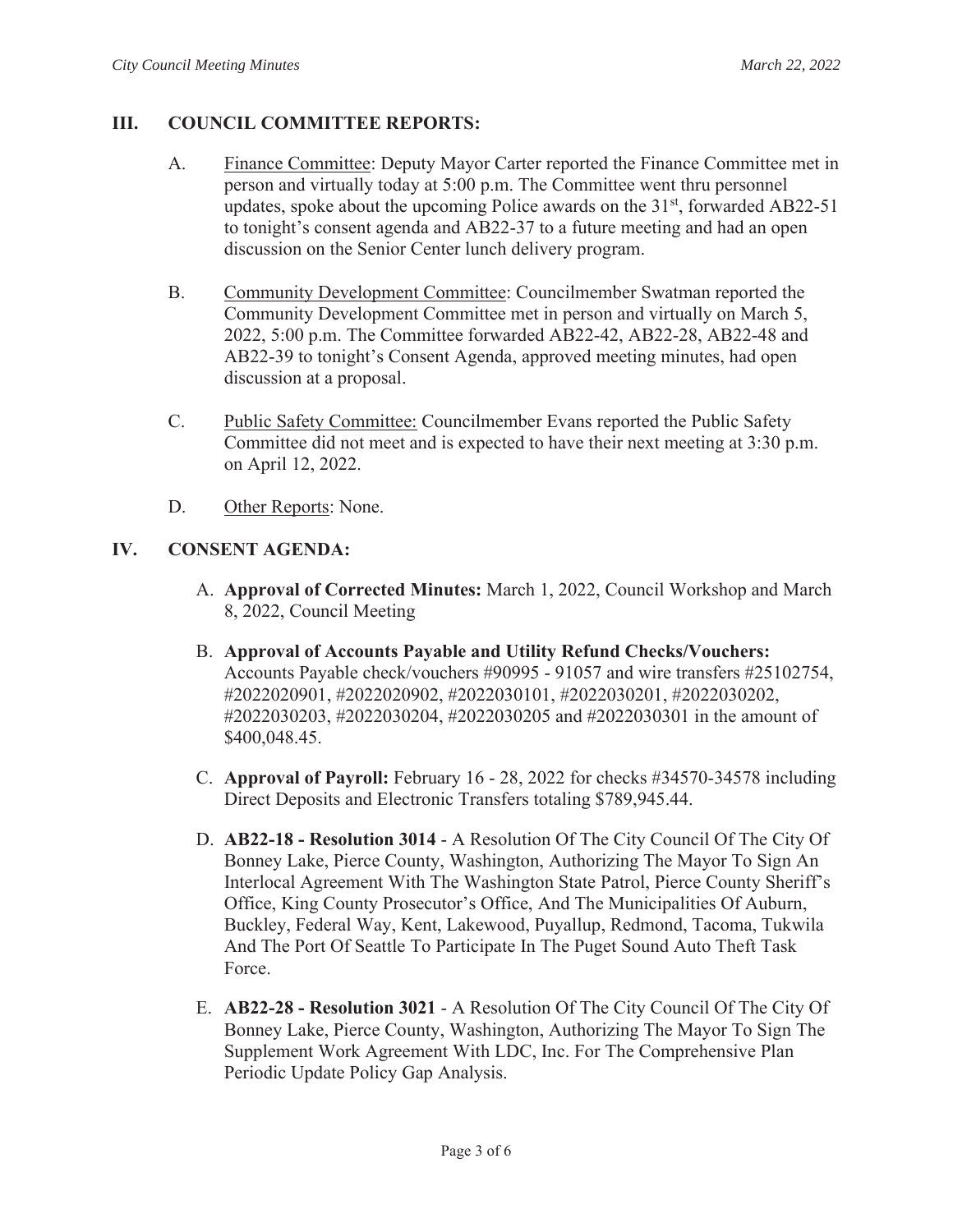- F. **AB22-39 Resolution 3027** A Resolution Of The City Council Of The City Of Bonney Lake, Pierce County, Washington, Authorizing A Professional Services Agreement With Parametrix For Support To Prepare Bid Documents For The Rehabilitation Of The Wet Well At LS-20.
- G. **AB22-40 Resolution 3028** A Resolution Of The City Council Of The City Of Bonney, Lake, Pierce County, Washington Authorizing The Mayor To Sign A Memorandum Of Understanding With The Bonney Lake Police Guild Granting A Retention Bonus For Commissioned Members and CSO's.
- H. **AB22-42 Resolution 2973**  A Resolution Of The City Of Bonney Lake, Washington, Authorizing The Mayor To Sign An Interlocal Agreement Between The City Of Bonney Lake, Washington And The City Of Sumner, Washington For Building Inspection Services.
- I. **AB22-48 Resolution 3032** A Resolution Of The City Council Of The City Of Bonney Lake, Pierce County, Washington, Authorizing The Mayor To Sign The Supplement Work Agreement With LDC, Inc. For The 2022 Development Code Maintenance Amendments.
- J. **AB22-51 Resolution 3033** A Resolution Of The City Council Of The City Of Bonney Lake, Pierce County, Washington, Authorizing The Chief Of Police To Accept A Grant From The Washington State Attorney General's Office For The Purchase Of A Refrigeration Unit.
- K. **AB22-46 Motion** A Motion Of The City Council Of The City Of Bonney Lake, Pierce County, Washington, To Accept As Complete The SR410 Storm/Swale Improvements Project With CCT Construction, Inc.
- L. **AB22-49 Motion -** A Motion Of The City Council Of The City Of Bonney Lake, Pierce County, Washington, To Accept As Complete The 2021 Sewer Manhole Rehabilitation With Sun Coast Environmental NW Inc.

**Councilmember Watson moved to approve the Consent Agenda. Councilmember Evans seconded the motion.**

#### **Consent Agenda approved 7 – 0.**

#### **V. FINANCE COMMITTEE ISSUES:** None.

**VI. COMMUNITY DEVELOPMENT COMMITTEE ISSUES:** None.

#### **VII. PUBLIC SAFETY COMMITTEE ISSUES:**

A. **AB22-52 - Motion -** A Motion Of The City Council Of The City Of Bonney Lake, Pierce County, Washington, To Approve The Closure Of The Allen Yorke Park Boat Launch Ramp For The 2022 Boating Season.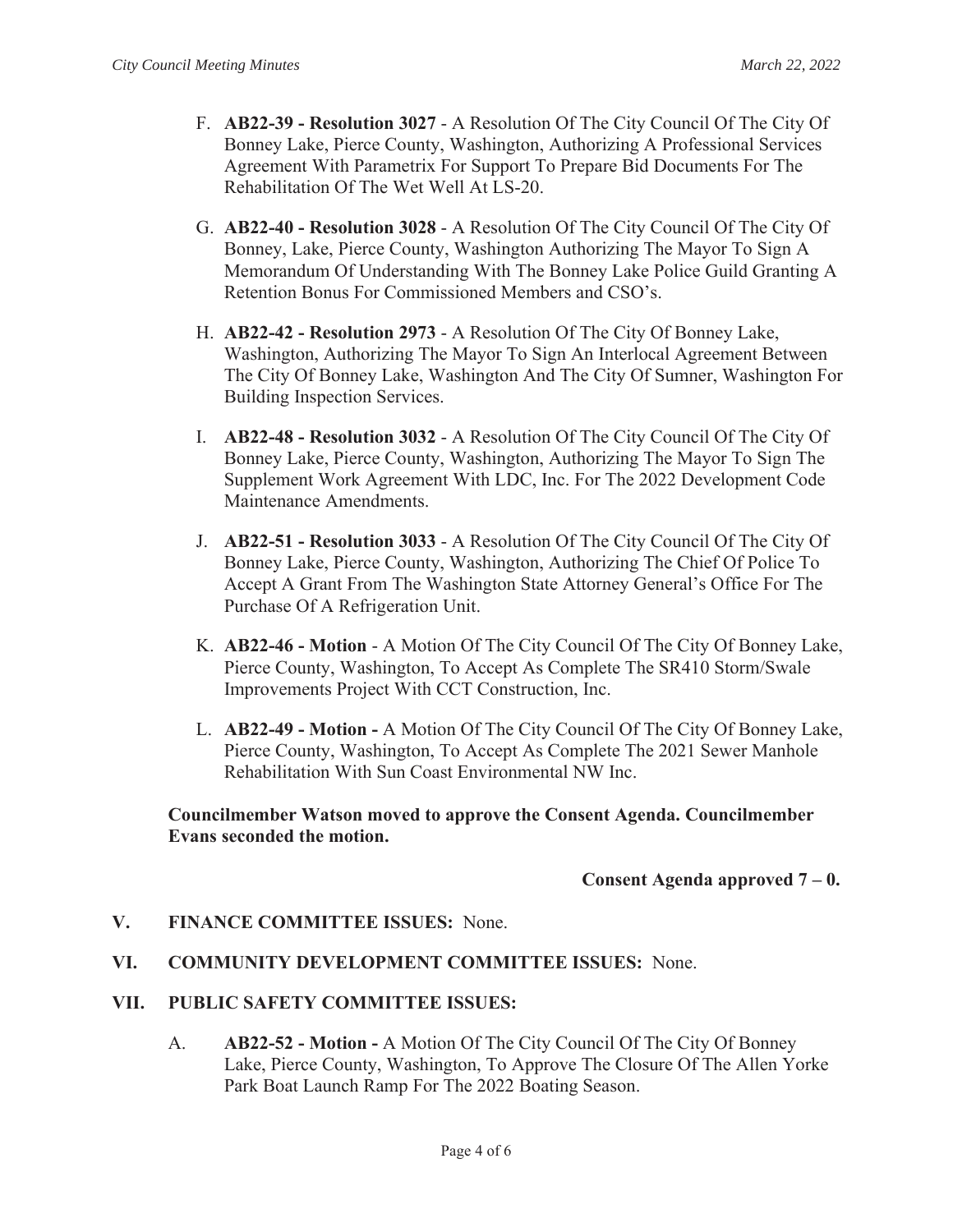### **Councilmember Watson moved to approve Motion AB22-52. Deputy Mayor Carter seconded the motion.**

Councilmember Evans said this was an issue that was brought up and discussed for a couple months, ultimately moved forward with a unanimous consensus. With the Moriarty Park under construction there will be no boat trailer parking available. He went over the different options and the reasons that they would not work. He ended with saying it wasn't without a lot of debate and heartache, no one wants to do this, but it was the best bad decision.

Councilmember Watson stated that he does not want to close the boat launch but understands both sides. He said that the boat launch should stay open to the residents, and he can't support this. Councilmember Evans explained that they had discussed all the options, costs for the options, and the construction project. No matter what they decide there will need to be one season that the boat launch will need to be closed.

Councilmember Swatman stated that he wasn't understanding why this is a Council decision. He felt that the decision should be made by the Administration and Council should trust and stand behind them. Councilmember Swatman felt that there were different things that could be done such as truck placards. Councilmember McClimans stated that council created this problem when they approved the park construction and people will be anticipating the boat launch after coming out of Covid. He said he could not support this because that would be punishing the citizens by closing due to a decision that Council made.

Mayor McCullough said that Councilmember Swatman had brought up a due process issue of who should be making the decision. He asked if the discussion should continue or possibly be brought back after they get clarification. Councilmember Watson motioned to table AB22-52 to the next Workshop.

### **Councilmember Watson motioned to table AB22-52 to the next Workshop. Councilmember Swatman seconded the motion**.

Councilmember Evans asked City Attorney what the protocol was for deciding to close the boat launch. City Attorney said due to it is for the entire season, the Council should be making the decision. Councilmember Watson reminded Council that there was a motion on the floor.

### **Motion to table AB22-52 to the next Workshop passed 5-2. Deputy Mayor Carter and Councilmember Evans voted no.**

Councilmember Fullerton asked if the public could comment on the topic. Mayor McCullough reminded Council and the public that at Council Meetings there is a comment period at the beginning for the public to comment on agenda topics.